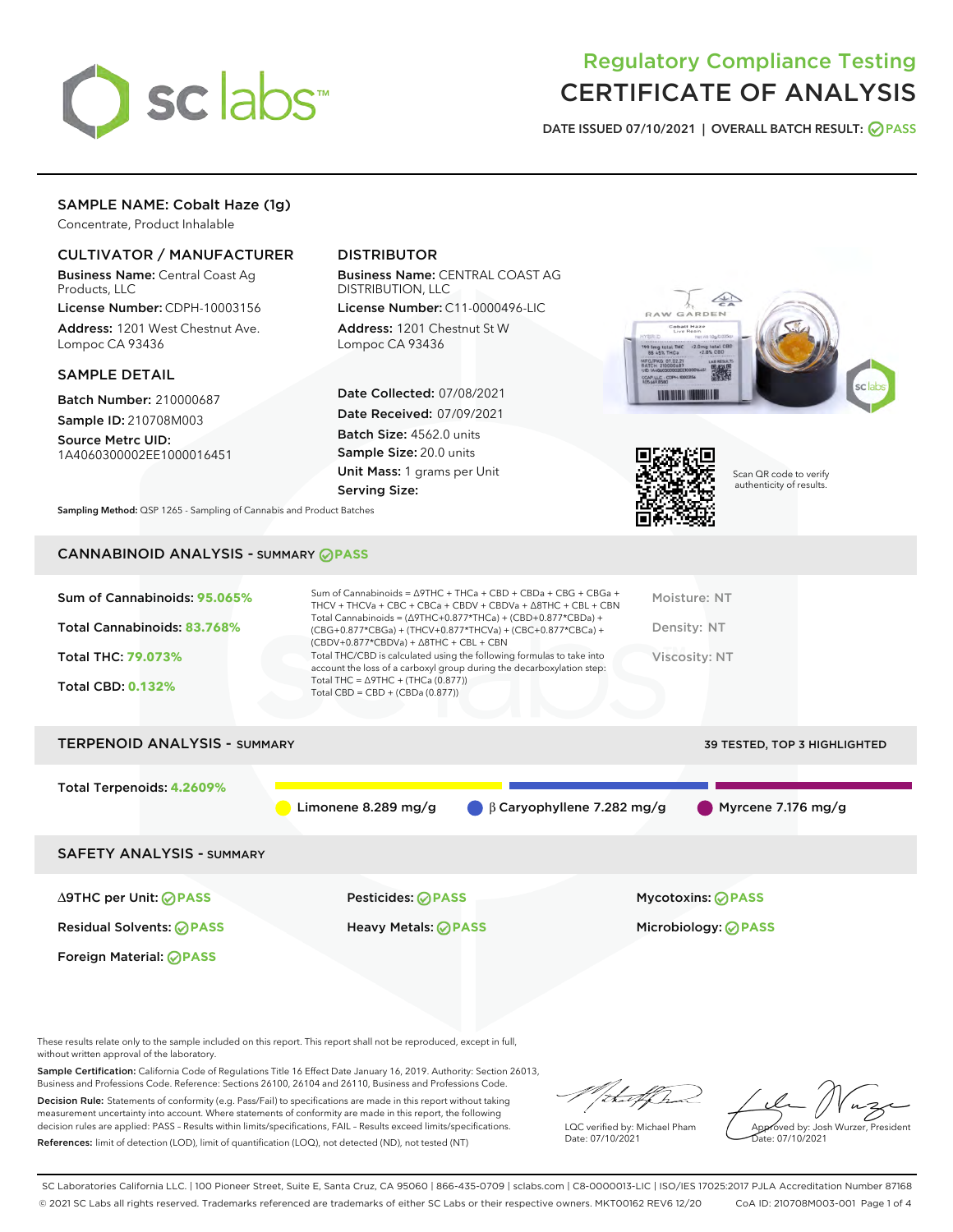



COBALT HAZE (1G) | DATE ISSUED 07/10/2021 | OVERALL BATCH RESULT: ◯ PASS

#### CANNABINOID TEST RESULTS - 07/10/2021 2 PASS

Tested by high-performance liquid chromatography with diode-array detection (HPLC-DAD). **Method:** QSP 1157 - Analysis of Cannabinoids by HPLC-DAD

TOTAL CANNABINOIDS: **83.768%** Total Cannabinoids (Total THC) + (Total CBD) +

(Total CBG) + (Total THCV) + (Total CBC) + (Total CBDV) + ∆8THC + CBL + CBN

TOTAL THC: **79.073%** Total THC (∆9THC+0.877\*THCa)

TOTAL CBD: **0.132%**

Total CBD (CBD+0.877\*CBDa)

TOTAL CBG: 3.22% Total CBG (CBG+0.877\*CBGa)

TOTAL THCV: 0.605% Total THCV (THCV+0.877\*THCVa)

TOTAL CBC: 0.738% Total CBC (CBC+0.877\*CBCa)

TOTAL CBDV: ND Total CBDV (CBDV+0.877\*CBDVa)

| <b>COMPOUND</b>            | LOD/LOQ<br>(mg/g) | <b>MEASUREMENT</b><br><b>UNCERTAINTY</b><br>(mg/g) | <b>RESULT</b><br>(mg/g) | <b>RESULT</b><br>(%) |
|----------------------------|-------------------|----------------------------------------------------|-------------------------|----------------------|
| <b>THCa</b>                | 0.05/0.14         | ±22.348                                            | 869.58                  | 86.958               |
| <b>CBGa</b>                | 0.1 / 0.2         | ±1.72                                              | 32.9                    | 3.29                 |
| <b>A9THC</b>               | 0.06 / 0.26       | ±0.967                                             | 28.11                   | 2.811                |
| <b>CBCa</b>                | 0.07 / 0.28       | ±0.383                                             | 7.84                    | 0.784                |
| <b>THCVa</b>               | 0.07/0.20         | ±0.329                                             | 6.90                    | 0.690                |
| <b>CBG</b>                 | 0.06/0.19         | ±0.131                                             | 3.32                    | 0.332                |
| <b>CBDa</b>                | 0.02/0.19         | ±0.044                                             | 1.50                    | 0.150                |
| <b>CBC</b>                 | 0.2 / 0.5         | ±0.01                                              | 0.5                     | 0.05                 |
| $\triangle$ 8THC           | 0.1 / 0.4         | N/A                                                | <b>ND</b>               | <b>ND</b>            |
| <b>THCV</b>                | 0.1/0.2           | N/A                                                | <b>ND</b>               | <b>ND</b>            |
| <b>CBD</b>                 | 0.07/0.29         | N/A                                                | <b>ND</b>               | <b>ND</b>            |
| <b>CBDV</b>                | 0.04 / 0.15       | N/A                                                | <b>ND</b>               | <b>ND</b>            |
| <b>CBDVa</b>               | 0.03/0.53         | N/A                                                | <b>ND</b>               | <b>ND</b>            |
| <b>CBL</b>                 | 0.06 / 0.24       | N/A                                                | <b>ND</b>               | <b>ND</b>            |
| <b>CBN</b>                 | 0.1/0.3           | N/A                                                | <b>ND</b>               | <b>ND</b>            |
| <b>SUM OF CANNABINOIDS</b> |                   |                                                    | 950.65 mg/g             | 95.065%              |

**UNIT MASS: 1 grams per Unit**

| ∆9THC per Unit                        | 1120 per-package limit                                                                    | 28.11 mg/unit<br><b>PASS</b> |  |  |  |  |
|---------------------------------------|-------------------------------------------------------------------------------------------|------------------------------|--|--|--|--|
| <b>Total THC per Unit</b>             |                                                                                           | 790.73 mg/unit               |  |  |  |  |
| <b>CBD per Unit</b>                   |                                                                                           | <b>ND</b>                    |  |  |  |  |
| <b>Total CBD per Unit</b>             |                                                                                           | $1.32$ mg/unit               |  |  |  |  |
| Sum of Cannabinoids<br>per Unit       |                                                                                           | 950.65 mg/unit               |  |  |  |  |
| <b>Total Cannabinoids</b><br>per Unit |                                                                                           | 837.68 mg/unit               |  |  |  |  |
|                                       | <b>MOISTURE TEST RESULT</b><br><b>DENSITY TEST RESULT</b><br><b>VISCOSITY TEST RESULT</b> |                              |  |  |  |  |

Not Tested

Not Tested

Not Tested

#### TERPENOID TEST RESULTS - 07/10/2021

Terpene analysis utilizing gas chromatography-flame ionization detection (GC-FID). **Method:** QSP 1192 - Analysis of Terpenoids by GC-FID

| <b>COMPOUND</b>           | LOD/LOQ<br>(mg/g) | <b>MEASUREMENT</b><br><b>UNCERTAINTY</b><br>(mg/g) | <b>RESULT</b><br>(mg/g)                         | <b>RESULT</b><br>(%) |
|---------------------------|-------------------|----------------------------------------------------|-------------------------------------------------|----------------------|
| Limonene                  | 0.005 / 0.016     | ±0.1185                                            | 8.289                                           | 0.8289               |
| $\beta$ Caryophyllene     | 0.004 / 0.012     | ±0.2592                                            | 7.282                                           | 0.7282               |
| <b>Myrcene</b>            | 0.008 / 0.025     | ±0.0926                                            | 7.176                                           | 0.7176               |
| Terpinolene               | 0.008 / 0.026     | ±0.1156                                            | 5.637                                           | 0.5637               |
| $\alpha$ Humulene         | 0.009 / 0.029     | ±0.0885                                            | 2.756                                           | 0.2756               |
| Ocimene                   | 0.011/0.038       | ±0.0564                                            | 1.758                                           | 0.1758               |
| $\beta$ Pinene            | 0.004 / 0.014     | ±0.0178                                            | 1.545                                           | 0.1545               |
| Linalool                  | 0.009 / 0.032     | ±0.0528                                            | 1.390                                           | 0.1390               |
| $\alpha$ Pinene           | 0.005 / 0.017     | ±0.0114                                            | 1.324                                           | 0.1324               |
| <b>Terpineol</b>          | 0.016 / 0.055     | ±0.0601                                            | 0.979                                           | 0.0979               |
| trans- $\beta$ -Farnesene | 0.008 / 0.025     | ±0.0348                                            | 0.979                                           | 0.0979               |
| Fenchol                   | 0.010 / 0.034     | ±0.0358                                            | 0.924                                           | 0.0924               |
| $\alpha$ Bisabolol        | 0.008 / 0.026     | ±0.0323                                            | 0.604                                           | 0.0604               |
| Nerolidol                 | 0.009 / 0.028     | ±0.0214                                            | 0.341                                           | 0.0341               |
| Caryophyllene<br>Oxide    | 0.010 / 0.033     | ±0.0145                                            | 0.315                                           | 0.0315               |
| <b>Borneol</b>            | 0.005 / 0.016     | ±0.0088                                            | 0.209                                           | 0.0209               |
| $\alpha$ Phellandrene     | 0.006 / 0.020     | ±0.0020                                            | 0.144                                           | 0.0144               |
| $\gamma$ Terpinene        | 0.006 / 0.018     | ±0.0024                                            | 0.141                                           | 0.0141               |
| Camphene                  | 0.005 / 0.015     | ±0.0016                                            | 0.138                                           | 0.0138               |
| $\alpha$ Terpinene        | 0.005 / 0.017     | ±0.0021                                            | 0.138                                           | 0.0138               |
| 3 Carene                  | 0.005 / 0.018     | ±0.0017                                            | 0.121                                           | 0.0121               |
| Fenchone                  | 0.009 / 0.028     | ±0.0028                                            | 0.097                                           | 0.0097               |
| Guaiol                    | 0.009 / 0.030     | ±0.0043                                            | 0.091                                           | 0.0091               |
| Valencene                 | 0.009 / 0.030     | ±0.0050                                            | 0.073                                           | 0.0073               |
| Sabinene Hydrate          | 0.006 / 0.022     | ±0.0027                                            | 0.069                                           | 0.0069               |
| Citronellol               | 0.003 / 0.010     | ±0.0022                                            | 0.045                                           | 0.0045               |
| Sabinene                  | 0.004 / 0.014     | ±0.0005                                            | 0.044                                           | 0.0044               |
| p-Cymene                  | 0.005 / 0.016     | N/A                                                | <loq< th=""><th><loq< th=""></loq<></th></loq<> | <loq< th=""></loq<>  |
| Eucalyptol                | 0.006 / 0.018     | N/A                                                | ND                                              | ND                   |
| (-)-Isopulegol            | 0.005 / 0.016     | N/A                                                | ND                                              | ND.                  |
| Camphor                   | 0.006 / 0.019     | N/A                                                | ND                                              | ND                   |
| Isoborneol                | 0.004 / 0.012     | N/A                                                | <b>ND</b>                                       | ND                   |
| Menthol                   | 0.008 / 0.025     | N/A                                                | ND                                              | ND                   |
| Nerol                     | 0.003 / 0.011     | N/A                                                | ND                                              | ND                   |
| R-(+)-Pulegone            | 0.003 / 0.011     | N/A                                                | ND                                              | ND                   |
| Geraniol                  | 0.002 / 0.007     | N/A                                                | ND                                              | ND                   |
| <b>Geranyl Acetate</b>    | 0.004 / 0.014     | N/A                                                | ND                                              | ND                   |
| $\alpha$ Cedrene          | 0.005 / 0.016     | N/A                                                | ND                                              | ND                   |
| Cedrol                    | 0.008 / 0.027     | N/A                                                | ND                                              | ND                   |
| <b>TOTAL TERPENOIDS</b>   |                   |                                                    | 42.609 mg/g                                     | 4.2609%              |

SC Laboratories California LLC. | 100 Pioneer Street, Suite E, Santa Cruz, CA 95060 | 866-435-0709 | sclabs.com | C8-0000013-LIC | ISO/IES 17025:2017 PJLA Accreditation Number 87168 © 2021 SC Labs all rights reserved. Trademarks referenced are trademarks of either SC Labs or their respective owners. MKT00162 REV6 12/20 CoA ID: 210708M003-001 Page 2 of 4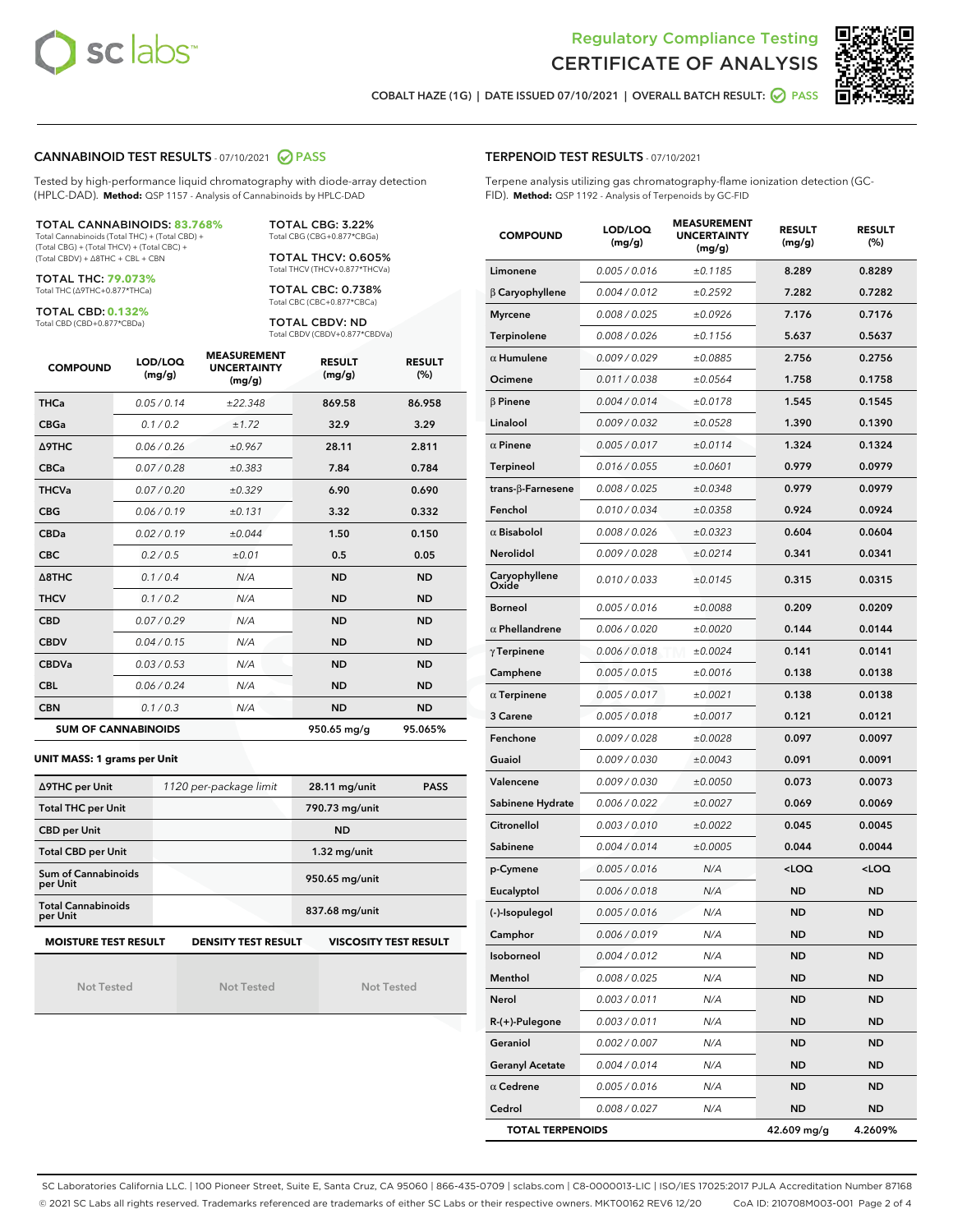



COBALT HAZE (1G) | DATE ISSUED 07/10/2021 | OVERALL BATCH RESULT:  $\bigcirc$  PASS

## CATEGORY 1 PESTICIDE TEST RESULTS - 07/10/2021 2 PASS

Pesticide and plant growth regulator analysis utilizing high-performance liquid chromatography-mass spectrometry (HPLC-MS) or gas chromatography-mass spectrometry (GC-MS). \*GC-MS utilized where indicated. **Method:** QSP 1212 - Analysis of Pesticides and Mycotoxins by LC-MS or QSP 1213 - Analysis of Pesticides by GC-MS

| Aldicarb<br>0.03 / 0.08<br>$\ge$ LOD<br>N/A<br><b>ND</b><br><b>PASS</b><br>Carbofuran<br>0.02 / 0.05<br><b>ND</b><br><b>PASS</b><br>$\ge$ LOD<br>N/A<br>Chlordane*<br>0.03 / 0.08<br>$\ge$ LOD<br>N/A<br><b>ND</b><br><b>PASS</b><br>Chlorfenapyr*<br>0.03/0.10<br>N/A<br><b>ND</b><br><b>PASS</b><br>$\ge$ LOD<br>N/A<br><b>ND</b><br><b>PASS</b><br>Chlorpyrifos<br>0.02 / 0.06<br>$\ge$ LOD<br>0.02 / 0.07<br>Coumaphos<br>$>$ LOD<br>N/A<br><b>ND</b><br><b>PASS</b><br>Daminozide<br>0.02/0.07<br>N/A<br><b>ND</b><br>$>$ LOD<br><b>PASS</b><br><b>DDVP</b><br>0.03/0.09<br>$\ge$ LOD<br>N/A<br><b>ND</b><br><b>PASS</b><br>(Dichlorvos)<br>Dimethoate<br>0.03 / 0.08<br>$\ge$ LOD<br>N/A<br><b>ND</b><br><b>PASS</b><br>0.03/0.10<br><b>ND</b><br><b>PASS</b><br>$\ge$ LOD<br>N/A<br>Ethoprop(hos)<br>0.02 / 0.06<br>$\ge$ LOD<br>N/A<br><b>ND</b><br><b>PASS</b><br>Etofenprox<br>0.03 / 0.08<br>$\ge$ LOD<br>N/A<br><b>ND</b><br><b>PASS</b><br>Fenoxycarb<br>0.03 / 0.08<br>Fipronil<br>$\ge$ LOD<br>N/A<br><b>ND</b><br><b>PASS</b><br>Imazalil<br>0.02 / 0.06<br>$\ge$ LOD<br>N/A<br><b>ND</b><br><b>PASS</b><br>Methiocarb<br>0.02 / 0.07<br>N/A<br><b>ND</b><br>$>$ LOD<br><b>PASS</b><br>Methyl<br>N/A<br><b>ND</b><br>0.03/0.10<br>$\ge$ LOD<br><b>PASS</b><br>parathion<br>0.03/0.09<br>N/A<br><b>ND</b><br><b>PASS</b><br><b>Mevinphos</b><br>$\ge$ LOD<br>Paclobutrazol<br>0.02 / 0.05<br><b>ND</b><br><b>PASS</b><br>$\ge$ LOD<br>N/A<br>0.03/0.09<br>$\ge$ LOD<br>N/A<br><b>ND</b><br><b>PASS</b><br>Propoxur<br>0.03 / 0.08<br>$\ge$ LOD<br>N/A<br><b>ND</b><br><b>PASS</b><br>Spiroxamine<br>0.03/0.10<br>Thiacloprid<br>$\ge$ LOD<br>N/A<br><b>ND</b><br><b>PASS</b> | <b>COMPOUND</b> | LOD/LOQ<br>$(\mu g/g)$ | <b>ACTION</b><br><b>LIMIT</b><br>$(\mu g/g)$ | <b>MEASUREMENT</b><br><b>UNCERTAINTY</b><br>$(\mu g/g)$ | <b>RESULT</b><br>$(\mu g/g)$ | <b>RESULT</b> |
|---------------------------------------------------------------------------------------------------------------------------------------------------------------------------------------------------------------------------------------------------------------------------------------------------------------------------------------------------------------------------------------------------------------------------------------------------------------------------------------------------------------------------------------------------------------------------------------------------------------------------------------------------------------------------------------------------------------------------------------------------------------------------------------------------------------------------------------------------------------------------------------------------------------------------------------------------------------------------------------------------------------------------------------------------------------------------------------------------------------------------------------------------------------------------------------------------------------------------------------------------------------------------------------------------------------------------------------------------------------------------------------------------------------------------------------------------------------------------------------------------------------------------------------------------------------------------------------------------------------------------------------------------------------------------------------------|-----------------|------------------------|----------------------------------------------|---------------------------------------------------------|------------------------------|---------------|
|                                                                                                                                                                                                                                                                                                                                                                                                                                                                                                                                                                                                                                                                                                                                                                                                                                                                                                                                                                                                                                                                                                                                                                                                                                                                                                                                                                                                                                                                                                                                                                                                                                                                                             |                 |                        |                                              |                                                         |                              |               |
|                                                                                                                                                                                                                                                                                                                                                                                                                                                                                                                                                                                                                                                                                                                                                                                                                                                                                                                                                                                                                                                                                                                                                                                                                                                                                                                                                                                                                                                                                                                                                                                                                                                                                             |                 |                        |                                              |                                                         |                              |               |
|                                                                                                                                                                                                                                                                                                                                                                                                                                                                                                                                                                                                                                                                                                                                                                                                                                                                                                                                                                                                                                                                                                                                                                                                                                                                                                                                                                                                                                                                                                                                                                                                                                                                                             |                 |                        |                                              |                                                         |                              |               |
|                                                                                                                                                                                                                                                                                                                                                                                                                                                                                                                                                                                                                                                                                                                                                                                                                                                                                                                                                                                                                                                                                                                                                                                                                                                                                                                                                                                                                                                                                                                                                                                                                                                                                             |                 |                        |                                              |                                                         |                              |               |
|                                                                                                                                                                                                                                                                                                                                                                                                                                                                                                                                                                                                                                                                                                                                                                                                                                                                                                                                                                                                                                                                                                                                                                                                                                                                                                                                                                                                                                                                                                                                                                                                                                                                                             |                 |                        |                                              |                                                         |                              |               |
|                                                                                                                                                                                                                                                                                                                                                                                                                                                                                                                                                                                                                                                                                                                                                                                                                                                                                                                                                                                                                                                                                                                                                                                                                                                                                                                                                                                                                                                                                                                                                                                                                                                                                             |                 |                        |                                              |                                                         |                              |               |
|                                                                                                                                                                                                                                                                                                                                                                                                                                                                                                                                                                                                                                                                                                                                                                                                                                                                                                                                                                                                                                                                                                                                                                                                                                                                                                                                                                                                                                                                                                                                                                                                                                                                                             |                 |                        |                                              |                                                         |                              |               |
|                                                                                                                                                                                                                                                                                                                                                                                                                                                                                                                                                                                                                                                                                                                                                                                                                                                                                                                                                                                                                                                                                                                                                                                                                                                                                                                                                                                                                                                                                                                                                                                                                                                                                             |                 |                        |                                              |                                                         |                              |               |
|                                                                                                                                                                                                                                                                                                                                                                                                                                                                                                                                                                                                                                                                                                                                                                                                                                                                                                                                                                                                                                                                                                                                                                                                                                                                                                                                                                                                                                                                                                                                                                                                                                                                                             |                 |                        |                                              |                                                         |                              |               |
|                                                                                                                                                                                                                                                                                                                                                                                                                                                                                                                                                                                                                                                                                                                                                                                                                                                                                                                                                                                                                                                                                                                                                                                                                                                                                                                                                                                                                                                                                                                                                                                                                                                                                             |                 |                        |                                              |                                                         |                              |               |
|                                                                                                                                                                                                                                                                                                                                                                                                                                                                                                                                                                                                                                                                                                                                                                                                                                                                                                                                                                                                                                                                                                                                                                                                                                                                                                                                                                                                                                                                                                                                                                                                                                                                                             |                 |                        |                                              |                                                         |                              |               |
|                                                                                                                                                                                                                                                                                                                                                                                                                                                                                                                                                                                                                                                                                                                                                                                                                                                                                                                                                                                                                                                                                                                                                                                                                                                                                                                                                                                                                                                                                                                                                                                                                                                                                             |                 |                        |                                              |                                                         |                              |               |
|                                                                                                                                                                                                                                                                                                                                                                                                                                                                                                                                                                                                                                                                                                                                                                                                                                                                                                                                                                                                                                                                                                                                                                                                                                                                                                                                                                                                                                                                                                                                                                                                                                                                                             |                 |                        |                                              |                                                         |                              |               |
|                                                                                                                                                                                                                                                                                                                                                                                                                                                                                                                                                                                                                                                                                                                                                                                                                                                                                                                                                                                                                                                                                                                                                                                                                                                                                                                                                                                                                                                                                                                                                                                                                                                                                             |                 |                        |                                              |                                                         |                              |               |
|                                                                                                                                                                                                                                                                                                                                                                                                                                                                                                                                                                                                                                                                                                                                                                                                                                                                                                                                                                                                                                                                                                                                                                                                                                                                                                                                                                                                                                                                                                                                                                                                                                                                                             |                 |                        |                                              |                                                         |                              |               |
|                                                                                                                                                                                                                                                                                                                                                                                                                                                                                                                                                                                                                                                                                                                                                                                                                                                                                                                                                                                                                                                                                                                                                                                                                                                                                                                                                                                                                                                                                                                                                                                                                                                                                             |                 |                        |                                              |                                                         |                              |               |
|                                                                                                                                                                                                                                                                                                                                                                                                                                                                                                                                                                                                                                                                                                                                                                                                                                                                                                                                                                                                                                                                                                                                                                                                                                                                                                                                                                                                                                                                                                                                                                                                                                                                                             |                 |                        |                                              |                                                         |                              |               |
|                                                                                                                                                                                                                                                                                                                                                                                                                                                                                                                                                                                                                                                                                                                                                                                                                                                                                                                                                                                                                                                                                                                                                                                                                                                                                                                                                                                                                                                                                                                                                                                                                                                                                             |                 |                        |                                              |                                                         |                              |               |
|                                                                                                                                                                                                                                                                                                                                                                                                                                                                                                                                                                                                                                                                                                                                                                                                                                                                                                                                                                                                                                                                                                                                                                                                                                                                                                                                                                                                                                                                                                                                                                                                                                                                                             |                 |                        |                                              |                                                         |                              |               |
|                                                                                                                                                                                                                                                                                                                                                                                                                                                                                                                                                                                                                                                                                                                                                                                                                                                                                                                                                                                                                                                                                                                                                                                                                                                                                                                                                                                                                                                                                                                                                                                                                                                                                             |                 |                        |                                              |                                                         |                              |               |
|                                                                                                                                                                                                                                                                                                                                                                                                                                                                                                                                                                                                                                                                                                                                                                                                                                                                                                                                                                                                                                                                                                                                                                                                                                                                                                                                                                                                                                                                                                                                                                                                                                                                                             |                 |                        |                                              |                                                         |                              |               |

## CATEGORY 2 PESTICIDE TEST RESULTS - 07/10/2021 @ PASS

| <b>COMPOUND</b>          | LOD/LOO<br>$(\mu g/g)$ | <b>ACTION</b><br>LIMIT<br>$(\mu g/g)$ | <b>MEASUREMENT</b><br><b>UNCERTAINTY</b><br>$(\mu g/g)$ | <b>RESULT</b><br>$(\mu g/g)$ | <b>RESULT</b> |  |
|--------------------------|------------------------|---------------------------------------|---------------------------------------------------------|------------------------------|---------------|--|
| Abamectin                | 0.03/0.10              | 0.1                                   | N/A                                                     | <b>ND</b>                    | <b>PASS</b>   |  |
| Acephate                 | 0.02/0.07              | 0.1                                   | N/A                                                     | <b>ND</b>                    | <b>PASS</b>   |  |
| Acequinocyl              | 0.02/0.07              | 0.1                                   | N/A                                                     | <b>ND</b>                    | <b>PASS</b>   |  |
| Acetamiprid              | 0.02/0.05              | 0.1                                   | N/A                                                     | <b>ND</b>                    | <b>PASS</b>   |  |
| Azoxystrobin             | 0.02/0.07              | 0.1                                   | N/A                                                     | <b>ND</b>                    | <b>PASS</b>   |  |
| <b>Bifenazate</b>        | 0.01/0.04              | 0.1                                   | N/A                                                     | <b>ND</b>                    | <b>PASS</b>   |  |
| <b>Bifenthrin</b>        | 0.02/0.05              | 3                                     | N/A                                                     | <b>ND</b>                    | <b>PASS</b>   |  |
| <b>Boscalid</b>          | 0.03/0.09              | 0.1                                   | N/A                                                     | <b>ND</b>                    | <b>PASS</b>   |  |
| Captan                   | 0.19/0.57              | 0.7                                   | N/A                                                     | <b>ND</b>                    | <b>PASS</b>   |  |
| Carbaryl                 | 0.02/0.06              | 0.5                                   | N/A                                                     | <b>ND</b>                    | <b>PASS</b>   |  |
| Chlorantranilip-<br>role | 0.04/0.12              | 10                                    | N/A                                                     | <b>ND</b>                    | <b>PASS</b>   |  |
| Clofentezine             | 0.03/0.09              | 0.1                                   | N/A                                                     | <b>ND</b>                    | <b>PASS</b>   |  |

## CATEGORY 2 PESTICIDE TEST RESULTS - 07/10/2021 continued

| <b>COMPOUND</b>               | LOD/LOQ<br>(µg/g) | <b>ACTION</b><br><b>LIMIT</b><br>(µg/g) | <b>MEASUREMENT</b><br><b>UNCERTAINTY</b><br>$(\mu g/g)$ | <b>RESULT</b><br>(µg/g) | <b>RESULT</b> |
|-------------------------------|-------------------|-----------------------------------------|---------------------------------------------------------|-------------------------|---------------|
| Cyfluthrin                    | 0.12 / 0.38       | $\overline{c}$                          | N/A                                                     | <b>ND</b>               | <b>PASS</b>   |
| Cypermethrin                  | 0.11 / 0.32       | $\mathcal{I}$                           | N/A                                                     | ND                      | <b>PASS</b>   |
| <b>Diazinon</b>               | 0.02 / 0.05       | 0.1                                     | N/A                                                     | <b>ND</b>               | <b>PASS</b>   |
| Dimethomorph                  | 0.03 / 0.09       | 2                                       | N/A                                                     | <b>ND</b>               | <b>PASS</b>   |
| Etoxazole                     | 0.02 / 0.06       | 0.1                                     | N/A                                                     | <b>ND</b>               | <b>PASS</b>   |
| Fenhexamid                    | 0.03 / 0.09       | 0.1                                     | N/A                                                     | <b>ND</b>               | <b>PASS</b>   |
| Fenpyroximate                 | 0.02 / 0.06       | 0.1                                     | N/A                                                     | <b>ND</b>               | <b>PASS</b>   |
| Flonicamid                    | 0.03 / 0.10       | 0.1                                     | N/A                                                     | <b>ND</b>               | <b>PASS</b>   |
| Fludioxonil                   | 0.03 / 0.10       | 0.1                                     | N/A                                                     | <b>ND</b>               | <b>PASS</b>   |
| Hexythiazox                   | 0.02 / 0.07       | 0.1                                     | N/A                                                     | <b>ND</b>               | <b>PASS</b>   |
| Imidacloprid                  | 0.04 / 0.11       | 5                                       | N/A                                                     | <b>ND</b>               | <b>PASS</b>   |
| Kresoxim-methyl               | 0.02 / 0.07       | 0.1                                     | N/A                                                     | <b>ND</b>               | <b>PASS</b>   |
| <b>Malathion</b>              | 0.03 / 0.09       | 0.5                                     | N/A                                                     | <b>ND</b>               | <b>PASS</b>   |
| Metalaxyl                     | 0.02 / 0.07       | $\overline{c}$                          | N/A                                                     | <b>ND</b>               | <b>PASS</b>   |
| Methomyl                      | 0.03 / 0.10       | 1                                       | N/A                                                     | <b>ND</b>               | <b>PASS</b>   |
| Myclobutanil                  | 0.03 / 0.09       | 0.1                                     | N/A                                                     | <b>ND</b>               | <b>PASS</b>   |
| Naled                         | 0.02 / 0.07       | 0.1                                     | N/A                                                     | <b>ND</b>               | <b>PASS</b>   |
| Oxamyl                        | 0.04 / 0.11       | 0.5                                     | N/A                                                     | <b>ND</b>               | <b>PASS</b>   |
| Pentachloronitro-<br>benzene* | 0.03 / 0.09       | 0.1                                     | N/A                                                     | <b>ND</b>               | <b>PASS</b>   |
| Permethrin                    | 0.04 / 0.12       | 0.5                                     | N/A                                                     | <b>ND</b>               | <b>PASS</b>   |
| Phosmet                       | 0.03 / 0.10       | 0.1                                     | N/A                                                     | <b>ND</b>               | <b>PASS</b>   |
| Piperonylbu-<br>toxide        | 0.02 / 0.07       | 3                                       | N/A                                                     | <b>ND</b>               | <b>PASS</b>   |
| Prallethrin                   | 0.03 / 0.08       | 0.1                                     | N/A                                                     | <b>ND</b>               | <b>PASS</b>   |
| Propiconazole                 | 0.02 / 0.07       | 0.1                                     | N/A                                                     | <b>ND</b>               | <b>PASS</b>   |
| Pyrethrins                    | 0.04 / 0.12       | 0.5                                     | N/A                                                     | <b>ND</b>               | <b>PASS</b>   |
| Pyridaben                     | 0.02 / 0.07       | 0.1                                     | N/A                                                     | <b>ND</b>               | <b>PASS</b>   |
| Spinetoram                    | 0.02 / 0.07       | 0.1                                     | N/A                                                     | <b>ND</b>               | <b>PASS</b>   |
| Spinosad                      | 0.02 / 0.07       | 0.1                                     | N/A                                                     | <b>ND</b>               | <b>PASS</b>   |
| Spiromesifen                  | 0.02 / 0.05       | 0.1                                     | N/A                                                     | <b>ND</b>               | <b>PASS</b>   |
| Spirotetramat                 | 0.02 / 0.06       | 0.1                                     | N/A                                                     | <b>ND</b>               | <b>PASS</b>   |
| Tebuconazole                  | 0.02 / 0.07       | 0.1                                     | N/A                                                     | <b>ND</b>               | <b>PASS</b>   |
| Thiamethoxam                  | 0.03/0.10         | 5                                       | N/A                                                     | <b>ND</b>               | <b>PASS</b>   |
| Trifloxystrobin               | 0.03 / 0.08       | 0.1                                     | N/A                                                     | <b>ND</b>               | <b>PASS</b>   |

SC Laboratories California LLC. | 100 Pioneer Street, Suite E, Santa Cruz, CA 95060 | 866-435-0709 | sclabs.com | C8-0000013-LIC | ISO/IES 17025:2017 PJLA Accreditation Number 87168 © 2021 SC Labs all rights reserved. Trademarks referenced are trademarks of either SC Labs or their respective owners. MKT00162 REV6 12/20 CoA ID: 210708M003-001 Page 3 of 4